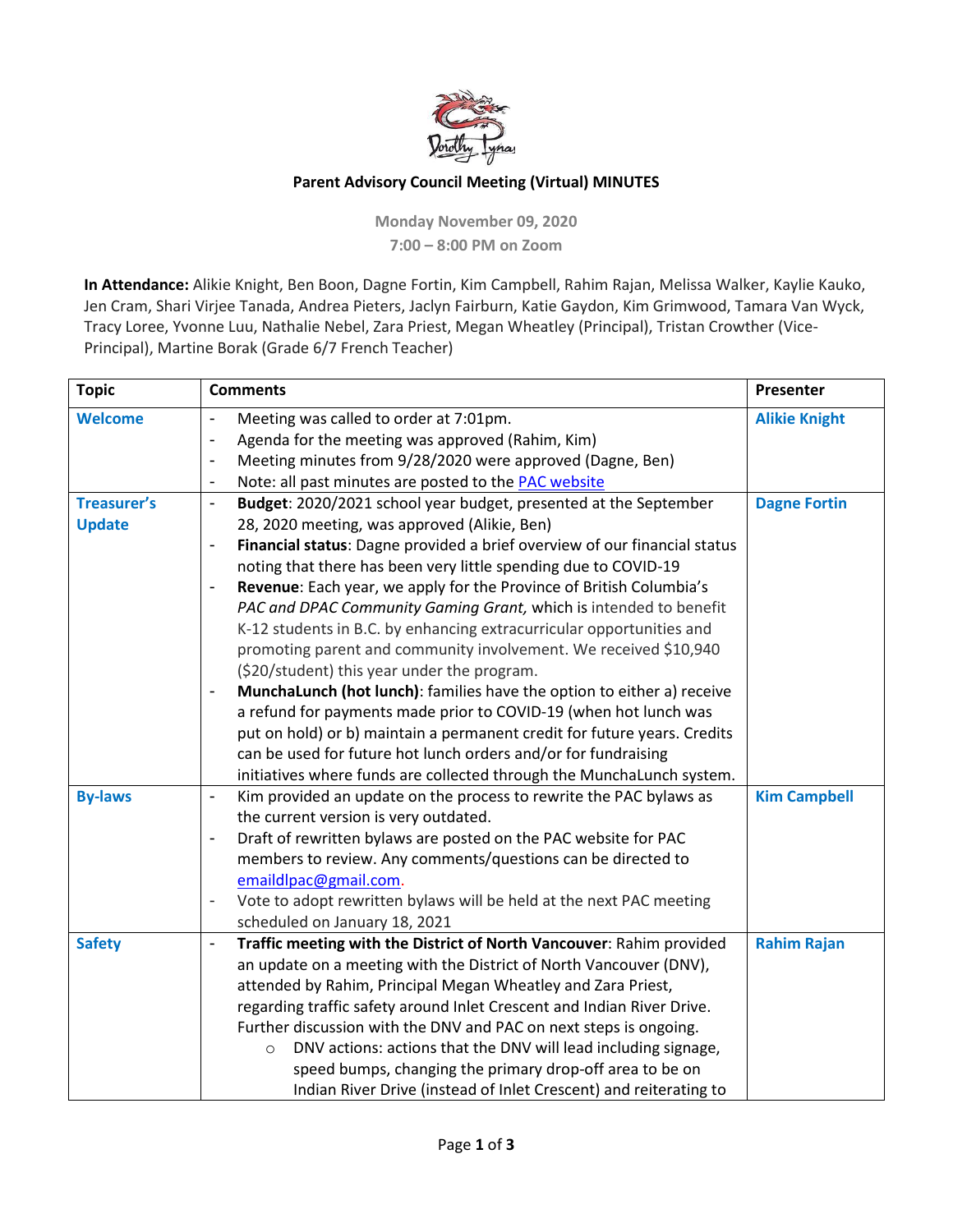| <b>Topic</b>          | <b>Comments</b>                                                                                          | Presenter               |
|-----------------------|----------------------------------------------------------------------------------------------------------|-------------------------|
|                       | parents that that they must park in a designated spot if they are                                        |                         |
|                       | walking their children to their classroom.                                                               |                         |
|                       | PAC actions: there are some actions that the PAC can support<br>$\circ$                                  |                         |
|                       | including a) a communication campaign to parents and b)                                                  |                         |
|                       | encouraging parents and students to walk, instead of driving, to                                         |                         |
|                       | school whenever possible.                                                                                |                         |
|                       | North Shore Safety Council meeting: Rahim provided an update<br>$\qquad \qquad \blacksquare$             |                         |
|                       | following attendance at the monthly North Shore Safety Council                                           |                         |
|                       | meeting. There was a presentation from Mayor Mike Little focused on                                      |                         |
|                       | safety in our communities, particularly with ongoing construction                                        |                         |
|                       | projects. There was also a presentation with the RCMP superintendent                                     |                         |
|                       | which was focused on the partnership between the police, schools and                                     |                         |
|                       | communities.                                                                                             |                         |
| <b>Teacher's</b>      | Teacher Mme. Martine Borak (Grade 6/7 French Teacher) provided a brief                                   | <b>Martine Borak</b>    |
| <b>Update</b>         | update on the school year and noted that teachers and students were doing                                |                         |
|                       | a great job in navigating through this unique year. She thanked parents for                              |                         |
|                       | completing ongoing daily health checks.                                                                  |                         |
| <b>Principal's</b>    | Megan Wheatley (Principal) shared a presentation to provide a virtual tour                               | <b>Megan</b>            |
| <b>Update</b>         | of the school. The presentation highlighted the various protocols within                                 | Wheatley /              |
|                       | various classrooms and around the school building to ensure appropriate                                  | <b>Tristan Crowther</b> |
|                       | physical distancing and safety considerations. Megan noted that students                                 |                         |
|                       | have adapted well to the new circumstances and she has witnessed many                                    |                         |
|                       | examples of positive behavior across the student population during this                                  |                         |
|                       | extraordinary time.                                                                                      |                         |
| <b>Fundraising</b>    | Alikie provided a brief update regarding fundraising activities:                                         | <b>Alikie Knight</b>    |
|                       |                                                                                                          |                         |
|                       | Silent fundraising: a few vendors in our community will donate a portion<br>-                            |                         |
|                       | of sales to the Dorothy Lynas PAC if you mention "Dorothy Lynas" upon                                    |                         |
|                       | purchase including Cobs Bread (Parkgate and Park and Tilford) and<br><b>Beautiful Eyes Optometry</b>     |                         |
|                       | Art Cards: at the time of the meeting, \$1,336 had been raised through<br>-                              |                         |
|                       | this fundraising activity. Thanks to Katie Gaydon for organizing this                                    |                         |
|                       | program. Deadline to order is November 15, 2020.                                                         |                         |
|                       | Winter and spring fundraising $-$ PAC executive is considering different<br>$\qquad \qquad \blacksquare$ |                         |
|                       | fundraising activities for the winter (Jan-March) and spring (April-June)                                |                         |
|                       | seasons. Stay tuned for more details.                                                                    |                         |
|                       |                                                                                                          |                         |
|                       | PAC is seeking a volunteer(s) to serve as <b>Fundraising Coordinator</b> . This                          |                         |
|                       | person(s) will evaluate various fundraising opportunities, propose                                       |                         |
|                       | fundraising projects to the PAC Executive/PAC members, coordinate all                                    |                         |
|                       | activities related to fundraising programs/events and ensure all accounting                              |                         |
|                       | and necessary reporting to the Treasurer. Please contact us at                                           |                         |
|                       | emaildlpac@gmail.com if you are interested!                                                              |                         |
| <b>Any Other</b>      | Alikie provided a few updates on various topics:                                                         | <b>All</b>              |
| <b>Business (AOB)</b> | Class reps: there are five classes that are still seeking a parent to                                    |                         |
| - Brief Updates       | volunteer as a class rep                                                                                 |                         |
|                       | Parent education: Melissa Walker [and Elske Katz] are working on<br>-                                    |                         |
|                       | promoting various parent education opportunities, through our social                                     |                         |